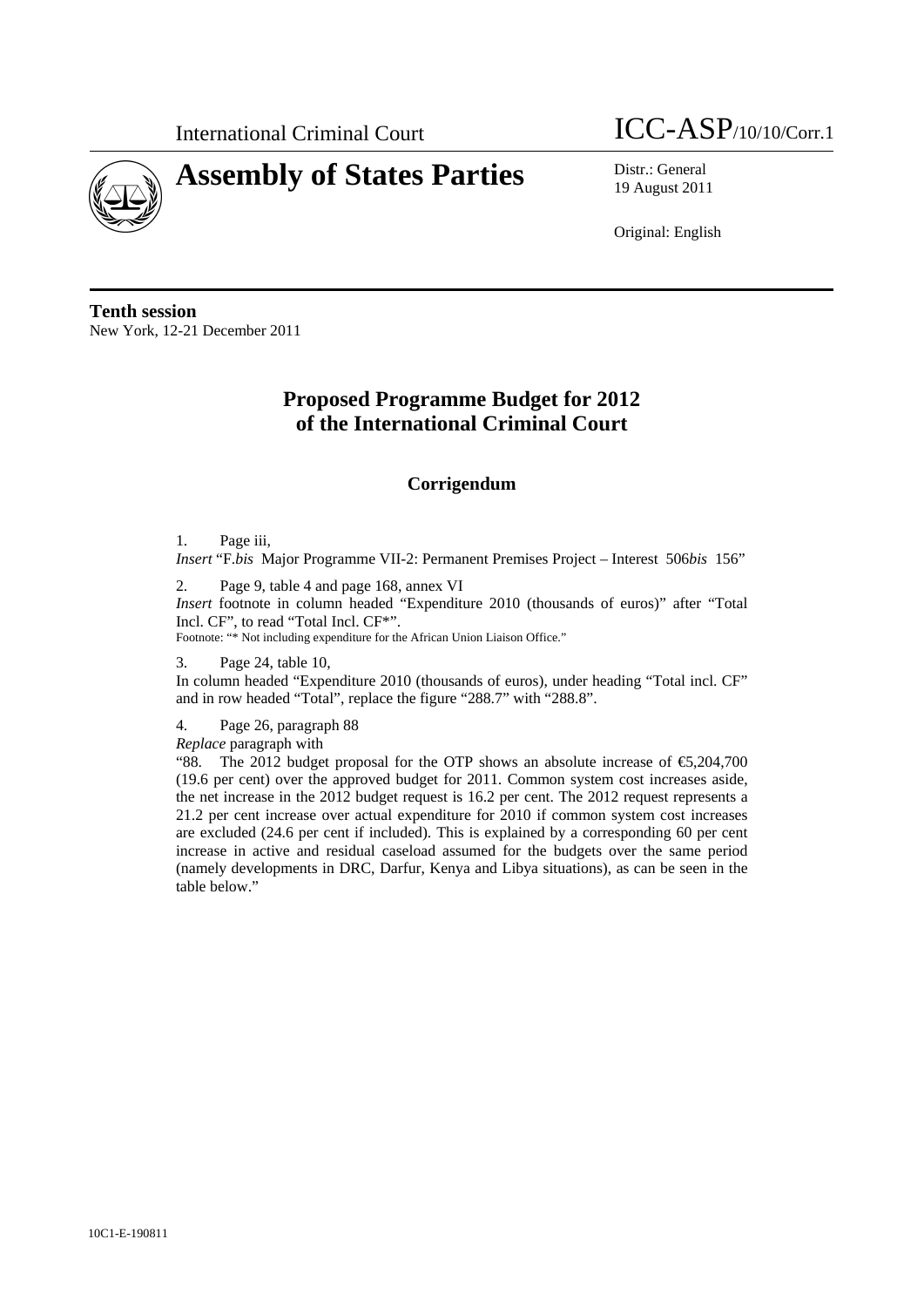#### 5. Page 26, paragraph 88, *Replace* table 12 with table below:

| <b>Budget</b> in<br>euros (# staff)<br>and $(\# \; cases)$ | <i>Operational</i><br>Support             | Uganda                               | DRC                                             | Darfur                                   | CAR                                     | Kenya                | Libya                                                                                        |
|------------------------------------------------------------|-------------------------------------------|--------------------------------------|-------------------------------------------------|------------------------------------------|-----------------------------------------|----------------------|----------------------------------------------------------------------------------------------|
| 2009<br>approved                                           | 5,012,700<br>(59)                         | 898,900<br>(3)                       | 6,124,300<br>(53)                               | 4,590,500<br>(32)                        | 4.206.300<br>(24)                       | N/A                  | N/A                                                                                          |
|                                                            | $(9 \text{ cases})$                       | $(1 \text{ case})$                   | $(4 \text{ cases})$                             | $(3 \text{ cases})$                      | $(1 \text{ case})$                      |                      |                                                                                              |
| 2010<br>approved                                           | 5,539,200<br>(61)<br>$(11 \text{ cases})$ | 903,800<br>(3)                       | 6,655,400<br>(54)<br>$(1 \case)$ $(5-6 \cases)$ | 4,121,400<br>(24)<br>$(3 \text{ cases})$ | 4,794,700<br>$(1-2 \text{ cases})$      | N/A                  | N/A                                                                                          |
| 2011<br>approved                                           | 6.245.900<br>(69)<br>$(13 \text{ cases})$ | 341,800<br>(1)<br>$(1 \text{ case})$ | 5,510,800<br>(43)<br>$(5 \cases)$               | 2,288,000<br>(16)<br>$(4 \text{ cases})$ | 2,122,500<br>(10)<br>$(1 \text{ case})$ | (36)<br>$(2 \cases)$ | 5,026,900 Contingency<br>Fund <sup><math>22</math></sup><br>2,181,800<br>$(2 \text{ cases})$ |
| 2012 proposed                                              | 5,534,900<br>(53)                         | 111,200<br>(1)                       | 6,062,500<br>(43)                               | 2,471,000<br>(17)                        | 1,549,900<br>(8)                        | 5.456.300<br>(34)    | 5,360,600<br>(14)                                                                            |
|                                                            | $(16 \text{ cases})$                      | $(1 \text{ case})$                   | $(6 \text{ cases})$                             | $(4 \text{ cases})$                      | $(1 \text{ case})$                      | $(2 \cases)$         | $(2 \cases)$                                                                                 |

| Table 12: Changes in OTP budget and staff allocation per situation* |  |  |  |
|---------------------------------------------------------------------|--|--|--|
|---------------------------------------------------------------------|--|--|--|

\* The staffing component indicated in this table reflects established and situation-related posts only and not GTA resources.

6. Page 75, paragraph 227,

*Insert* at the end of the paragraph: "Notwithstanding that the costs for this restructuring, which amount to  $\epsilon$ 70,200, have not been included in the proposed programme budget for 2012, it is important to note that should the Committee and subsequently the Assembly decide to approve this restructuring, the Section will be able to absorb the costs within existing resources and further achieve an overall decrease of approximately 0.7 per cent of its budget when compared to the 2011 approved budget for the Section."

#### 7. Page 156,

*Insert* "F.*bis*. Major Programme VII-2: Permanent Premises Project - Interest

#### **Introduction**

506.*bis* The new Major Programme VII-2 has been created in 2011 to report on the interest expected to be paid on loans received by the Court for the Permanent Premises Project. In 2012, the Court estimates it will have to access 16 million euros from the loan. Interest from this loan payment, calculated on a linear basis for the last six months of 2012, amounts to approximately 120,000 euros, which is due in January 2013. Although this amount will be accrued in 2012, it will only be included in the 2013 proposed budget."

 $\overline{a}$ 

<sup>&</sup>lt;sup>22</sup> Contingency Fund request for Libya situation resources for period May to December 2011.